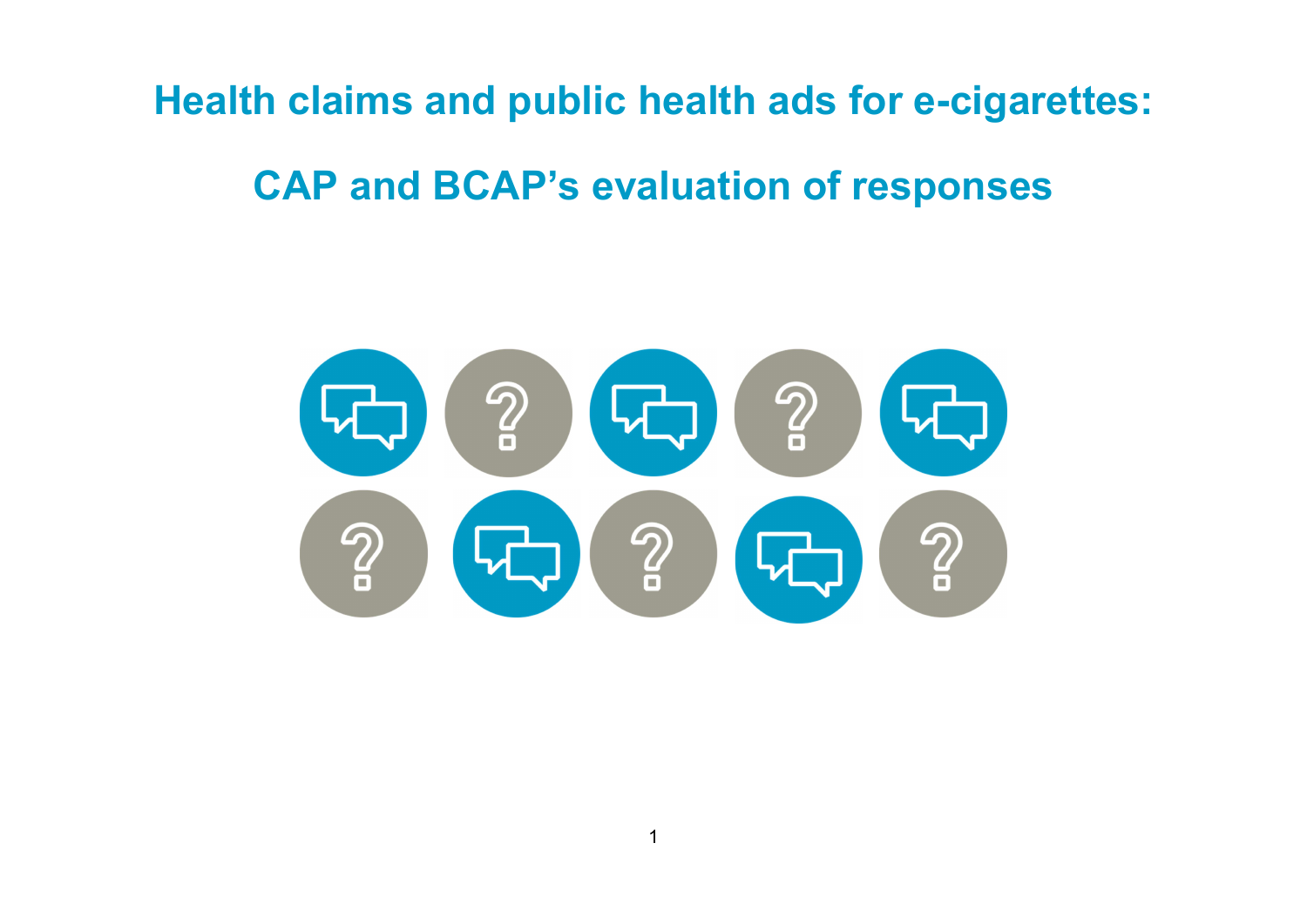### 1. Introduction

 $\overline{a}$ 

Following consultation, the Committee of Advertising Practice (CAP) and the Broadcast Committee of Advertising Practice (BCAP) are changing rule 22.5 (CAP) and rule 33.5 (BCAP) of their Codes to remove the prohibition on health claims being made for e-cigarettes in lawful ads. This document provides a summary of significant comments received and CAP and BCAP's evaluation of these comments: it should be read alongside the consultation document. A regulatory statement setting out the reasons for the change has been published separately.

The following points about the evaluation should also be noted:

- Question 4 was strictly concerned with the wording of text which CAP has subsequently decided not to include in its Code and has therefore not been evaluated.
- Question 5 invited additional information about CAP and BCAP's consideration of health claims. CAP and BCAP received a range of general information in response to this question, much of which covered similar issues discussed in the main consultation questions and separate evaluation was therefore unnecessary. The responses to those questions can be seen in the raw consultation responses, published separately.

### 1.1 WHO Framework Convention on Tobacco Control

Consistent with the guidance given in the World Health Organisation (WHO) Framework Convention on Tobacco Control, which requires that interactions with the tobacco industry are transparent<sup>1</sup>, those respondents who CAP and BCAP understand are either tobacco companies, their partners, subsidiaries or representatives are indicated in bold and underlined text in the below table.

<sup>&</sup>lt;sup>1</sup> http://www.who.int/fctc/treaty\_instruments/Guidelines\_Article\_5\_3\_English.pdf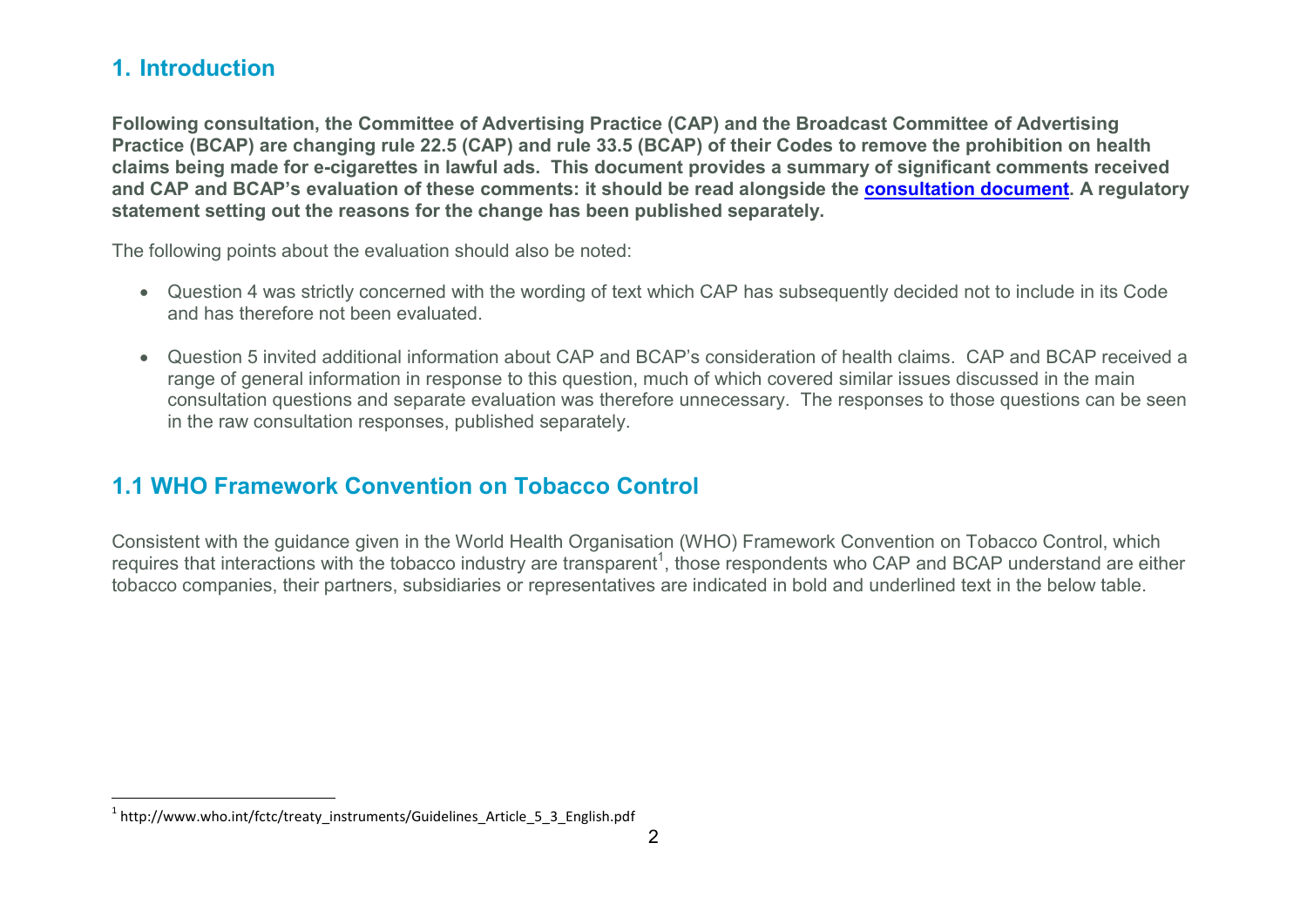## 2. List of respondents and their abbreviations used in this document

|                         | <b>Respondent</b>                               | <b>Abbreviation</b> |    | <b>Respondent</b>                                                                                 | <b>Abbreviatio</b> |
|-------------------------|-------------------------------------------------|---------------------|----|---------------------------------------------------------------------------------------------------|--------------------|
| 1                       | Action on Smoking and Health                    | <b>ASH</b>          | 26 | <b>Philip Morris Ltd</b>                                                                          | <b>PML</b>         |
| $\overline{\mathbf{2}}$ | <b>ASH Scotland</b>                             | <b>ASH Scot</b>     | 27 | <b>Public Health England</b>                                                                      | PHE                |
| 3                       | <b>ASH Wales</b>                                | <b>ASH Wales</b>    | 28 | Royal College of Physicians                                                                       | <b>RCP</b>         |
| 4                       | <b>Bluespur Limited</b>                         | Bluespur            | 29 | Royal College of Physicians of Edinburgh                                                          | RCP Ed.            |
| 5                       | Boots UK Ltd                                    | <b>Boots</b>        | 30 | Royal Environmental Health Institute of Scotland                                                  | <b>REHIS</b>       |
| 6                       | <b>British American Tobacco Ltd</b>             | <b>BAT</b>          | 31 | Society of Chief Officers of Trading Standards in<br>Scotland                                     | <b>SCOTSS</b>      |
| $\overline{7}$          | <b>British Medical Association</b>              | <b>BMA</b>          | 32 | The Freedom Association                                                                           | <b>TFA</b>         |
| 8                       | <b>Cancer Research UK</b>                       | <b>CRUK</b>         | 33 | <b>Trading Standards Institute</b>                                                                | <b>TSI</b>         |
| 9                       | Cuts Ice Ltd                                    | Cuts Ice            | 34 | UK Centre for Tobacco and Alcohol Studies                                                         | <b>UKCTAS</b>      |
| 10                      | <b>East Renfrewshire Council</b>                | ERC                 | 35 | <b>UK Vaping Industry Association</b>                                                             | <b>UKVIA</b>       |
| 11                      | E-cigarette Direct                              | <b>ECD</b>          | 36 | University of Edinburgh's Group for Research on<br><b>GRIT</b><br>Inequalities and Tobacco (GRIT) |                    |
| 12                      | Faculty of Public Health                        | <b>FPH</b>          | 37 | University of Glasgow                                                                             | <b>UOG</b>         |
| 13                      | <b>Fontem Ventures</b>                          | <b>Fontem</b>       | 38 | UOS <sup></sup><br>University of Stirling                                                         |                    |
| 14                      | Fresh (North East of England tobacco control)   | Fresh               | 39 | <b>Welsh Government</b><br>Welsh Gov.                                                             |                    |
| 15                      | GlaxoSmithKline                                 | <b>GSK</b>          | 40 | Mr A. (A private individual)                                                                      | Ms A.              |
| 16                      | Independent British Vape Trade Association      | <b>IBVTA</b>        | 41 | Mr B. (A private individual)                                                                      | Ms B.              |
| 17                      | Inter Regulatory                                | IR                  | 42 | Ms C. (A private individual)                                                                      | Ms C.              |
| 18                      | Johnson & Johnson Consumer Services EAME Ltd    | J&J                 | 43 | Ms D. (A private individual)                                                                      | Ms D.              |
| 19                      | <b>JAC Vapour</b>                               | <b>JAC</b>          | 44 | Mr E. (A private individual)                                                                      | Mr E.              |
| 20                      | Japan Tobacco International                     | <b>JTI</b>          | 45 | Mr F. (A private individual)                                                                      | Mr F.              |
| 21                      | Liberro                                         | Liberro             | 46 | Mr G. (A private individual)                                                                      | Mr G.              |
| 22                      | <b>Liberty Flights</b>                          | LF                  | 47 | Ms H. (A private individual)                                                                      | Ms H.              |
| 23                      | London School of Hygiene and Tropical Medicines | <b>LSHTM</b>        | 48 | Mr I. (A private individual)                                                                      | Mr I.              |
| 24                      | <b>New Nicotine Alliance</b>                    | <b>NNA</b>          | 49 | A doctor responding in a personal capacity                                                        | Dr. J              |
| 25                      | Proprietary Association of Great Britain        | <b>PAGB</b>         |    |                                                                                                   |                    |

| Respondent                                                                                                                                  | Abbreviation     | <b>Respondent</b>                                         |                                                                  | <b>Abbreviation</b> |  |
|---------------------------------------------------------------------------------------------------------------------------------------------|------------------|-----------------------------------------------------------|------------------------------------------------------------------|---------------------|--|
| Action on Smoking and Health                                                                                                                | <b>ASH</b>       | 26                                                        | <b>Philip Morris Ltd</b>                                         | <b>PML</b>          |  |
| <b>ASH Scotland</b>                                                                                                                         | <b>ASH Scot</b>  | 27                                                        | <b>Public Health England</b>                                     | <b>PHE</b>          |  |
| ASH Wales                                                                                                                                   | <b>ASH Wales</b> | <b>RCP</b><br>28<br>Royal College of Physicians           |                                                                  |                     |  |
| <b>Bluespur Limited</b>                                                                                                                     | Bluespur         | 29<br>Royal College of Physicians of Edinburgh<br>RCP Ed. |                                                                  |                     |  |
| Boots UK Ltd                                                                                                                                | <b>Boots</b>     | 30                                                        | Royal Environmental Health Institute of Scotland<br><b>REHIS</b> |                     |  |
| <b>British American Tobacco Ltd</b><br><b>BAT</b><br>31<br>Society of Chief Officers of Trading Standards in<br>Scotland                    |                  | <b>SCOTSS</b>                                             |                                                                  |                     |  |
| <b>British Medical Association</b>                                                                                                          | <b>BMA</b>       | 32                                                        | The Freedom Association                                          | <b>TFA</b>          |  |
| Cancer Research UK                                                                                                                          | <b>CRUK</b>      | 33                                                        | <b>Trading Standards Institute</b>                               | <b>TSI</b>          |  |
| Cuts Ice Ltd                                                                                                                                | Cuts Ice         | 34                                                        | UK Centre for Tobacco and Alcohol Studies                        | <b>UKCTAS</b>       |  |
| <b>East Renfrewshire Council</b>                                                                                                            | <b>ERC</b>       | 35                                                        | UK Vaping Industry Association                                   | <b>UKVIA</b>        |  |
| 36<br>University of Edinburgh's Group for Research on<br>E-cigarette Direct<br><b>ECD</b><br><b>GRIT</b><br>Inequalities and Tobacco (GRIT) |                  |                                                           |                                                                  |                     |  |
| Faculty of Public Health                                                                                                                    | <b>FPH</b>       | <b>UOG</b><br>37<br>University of Glasgow                 |                                                                  |                     |  |
| <b>Fontem Ventures</b>                                                                                                                      | <b>Fontem</b>    | 38                                                        | University of Stirling                                           | <b>UOS</b>          |  |
| Fresh (North East of England tobacco control)                                                                                               | Fresh            | <b>Welsh Government</b><br>39<br>Welsh Gov.               |                                                                  |                     |  |
| GlaxoSmithKline                                                                                                                             | <b>GSK</b>       | 40                                                        | Mr A. (A private individual)                                     | Ms A.               |  |
| Independent British Vape Trade Association                                                                                                  | <b>IBVTA</b>     | 41                                                        | Mr B. (A private individual)                                     | Ms B.               |  |
| Inter Regulatory                                                                                                                            | <b>IR</b>        | 42                                                        | Ms C. (A private individual)                                     | Ms C.               |  |
| Johnson & Johnson Consumer Services EAME Ltd                                                                                                | J&J              | 43                                                        | Ms D. (A private individual)                                     | Ms D.               |  |
| <b>JAC Vapour</b>                                                                                                                           | <b>JAC</b>       | 44                                                        | Mr E. (A private individual)                                     | Mr E.               |  |
| Japan Tobacco International                                                                                                                 | <b>JTI</b>       | 45                                                        | Mr F. (A private individual)                                     | Mr F.               |  |
| Liberro                                                                                                                                     | Liberro          | 46                                                        | Mr G. (A private individual)                                     | Mr G.               |  |
| Liberty Flights                                                                                                                             | E                | 47<br>Ms H. (A private individual)<br>Ms H.               |                                                                  |                     |  |
| London School of Hygiene and Tropical Medicines                                                                                             | <b>LSHTM</b>     | 48                                                        | Mr I. (A private individual)                                     | Mr I.               |  |
| <b>New Nicotine Alliance</b>                                                                                                                | <b>NNA</b>       | 49                                                        | A doctor responding in a personal capacity                       | Dr. J               |  |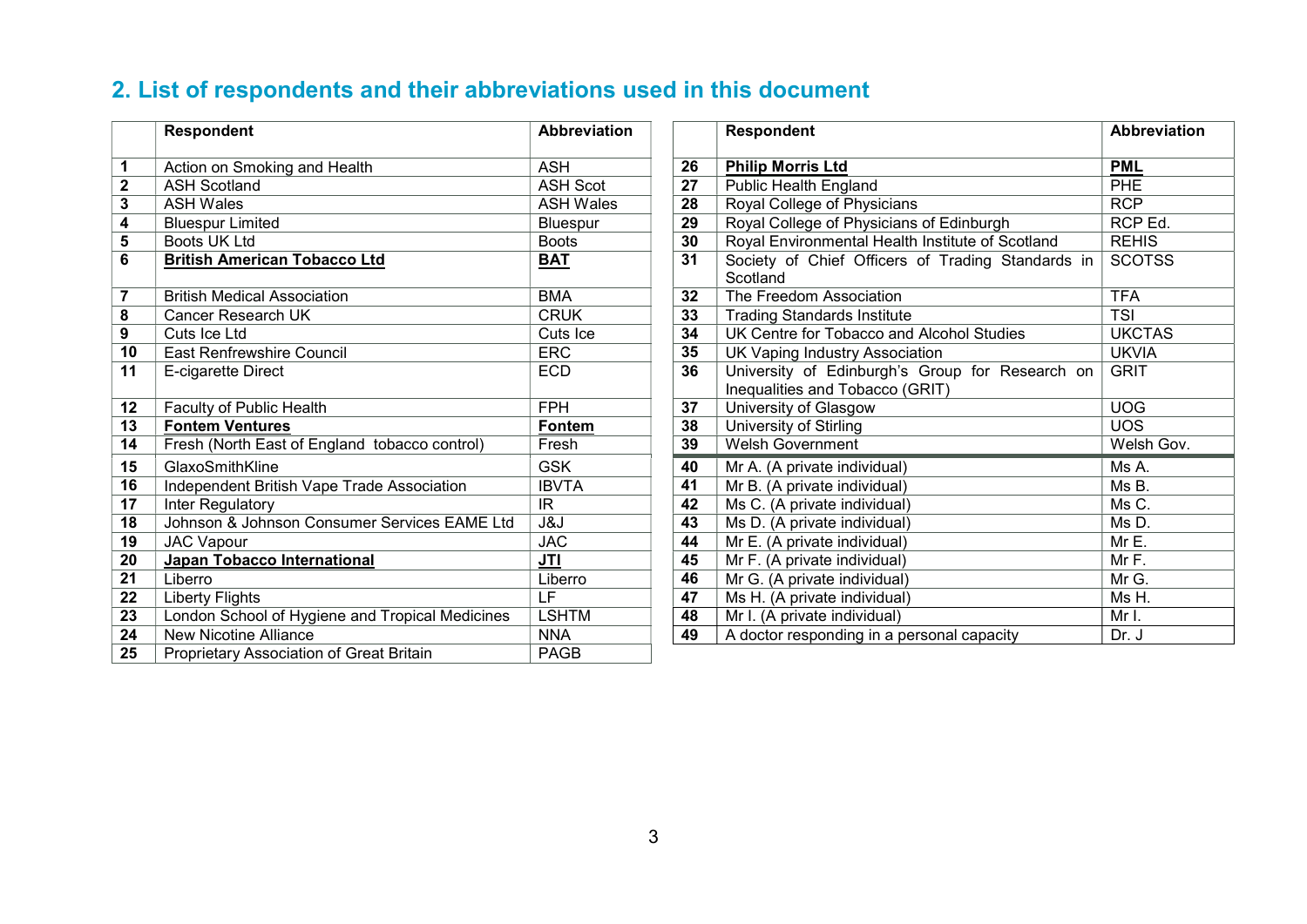|     | 1. Do you agree with CAP and BCAP's proposal to remove the prohibition on health claims from unlicensed, nicotine-containing e-cigarettes? If not, please explain |                                                                                                                                                                                                                                                                                                                                                                                                                                                                                                                                                                                                                                                                                         |                                                                                                                                                                                                                                                                                                                                                                       |  |  |
|-----|-------------------------------------------------------------------------------------------------------------------------------------------------------------------|-----------------------------------------------------------------------------------------------------------------------------------------------------------------------------------------------------------------------------------------------------------------------------------------------------------------------------------------------------------------------------------------------------------------------------------------------------------------------------------------------------------------------------------------------------------------------------------------------------------------------------------------------------------------------------------------|-----------------------------------------------------------------------------------------------------------------------------------------------------------------------------------------------------------------------------------------------------------------------------------------------------------------------------------------------------------------------|--|--|
|     |                                                                                                                                                                   | why. Please also provide any relevant evidence not taken into account by CAP and BCAP in making this proposal.                                                                                                                                                                                                                                                                                                                                                                                                                                                                                                                                                                          |                                                                                                                                                                                                                                                                                                                                                                       |  |  |
| 1.1 | ASH,<br>CRUK,<br>ERC,<br>Fresh,<br>NNA, PHE, RCP,<br>TFA, UKCTAS,                                                                                                 | The respondents listed on the left supported the proposal. Significant points made by<br>one or more respondents are set out below:                                                                                                                                                                                                                                                                                                                                                                                                                                                                                                                                                     | <b>CAP and BCAP's evaluation</b><br>CAP and BCAP agree, in general terms,                                                                                                                                                                                                                                                                                             |  |  |
|     | BAT, Bluespur,<br>Boots, Cuts Ice,<br>ECD, Fontem,<br>IBVTA, IR, JAC,<br>JTI, Liberro, LF,<br>PML, UKVIA                                                          | 1. At the time of the last consultation, both Public Health England and the Royal College of<br>Physicians had concluded that e-cigarettes were significantly less harmful than<br>smoking. Indeed, the PHE review in 2015 concluded that most toxins responsible for<br>health damage from smoking are absent in e-cigarette aerosol and that those that are<br>present are there at much lower levels than in conventional cigarettes. Since the last<br>consultation, additional studies in support of this position have been published. The<br>Tobacco Control Plan for England promotes the role of e-cigarettes as an alternative to<br>tobacco.                                 | with the points made in support of the<br>proposal. However, they acknowledge<br>the concerns expressed particularly<br>about the absence of evidence for<br>absolute claims and for the benefits of<br>dual use. CAP and BCAP do not<br>propose to prohibit claims of this nature<br>absolutely but have examined these<br>concerns in their regulatory statement to |  |  |
|     | Mr B, Ms C., Ms<br>D., Mr E., Mr F.,<br>Mr G., Mr I.                                                                                                              | 2. The scientific evidence is sufficiently strong to permit generic health claims to be made<br>by advertisers that e-cigarettes are significantly less harmful than smoked tobacco and<br>that vaping is therefore significantly less harmful than smoking.                                                                                                                                                                                                                                                                                                                                                                                                                            | make clear the difficulties advertisers are<br>likely to have in substantiating such<br>claims.                                                                                                                                                                                                                                                                       |  |  |
|     |                                                                                                                                                                   | 3. The evidence does not support absolute claims for health benefits from vaping, only<br>claims of relative health benefit compared to continuing to smoke. Nor does it suggest<br>a significant health benefit from "dual use" (smoking at the same time as vaping); health<br>claims need to make that clear.                                                                                                                                                                                                                                                                                                                                                                        | Responses on more detailed points<br>follow below.<br>Response to point (7): Broadcast ads<br>which refer to e-cigarettes are subject to                                                                                                                                                                                                                              |  |  |
|     |                                                                                                                                                                   | 4. There is a well-evidenced misperception amongst the public and smokers about the<br>relative risks of smoking and vaping with fewer adults now able to correctly identify that<br>e-cigarettes are a lot less harmful that smoking and a growing number incorrectly<br>thinking that they are more harmful. These misperceptions potentially discourage<br>smokers who might otherwise switch to vaping from doing so, or where they have<br>switched make it more likely that they continue dual use; and may make it more likely<br>that vapers who have quit using electronic cigarettes revert back to smoking. The<br>current rules prevent this misperception being corrected. | pre-clearance<br>by Clearcast<br>and<br>RadioCentre. CAP provides free pre-<br>publication advice on how non-broadcast<br>ads can comply but seeking such advice<br>is voluntary. CAP does, however,<br>reserve mandatory pre-clearance as a<br>sanction for advertisers who commit<br>serious or repeated breaches of the<br>Code.                                   |  |  |
|     |                                                                                                                                                                   | 5. The regulatory framework for consumer e-cigarettes under the EU Tobacco Products<br>Directive is now in effect. It has significantly reduced the variation in quality, safety and<br>efficacy of products on the market. By the end of September 2017, over 32,000 e-<br>cigarette and refill container products had been notified to MHRA by over 400<br>companies. The notifying manufacturer or importer bears full responsibility for the<br>quality and safety of the product. A body of product / emissions data is being collected<br>and notified to the MHRA.                                                                                                               | In response to point (10): CAP and<br>BCAP consider it highly unlikely that the<br>ASA will consider evidence for claims for<br>products which have not met legislative<br>requirements.                                                                                                                                                                              |  |  |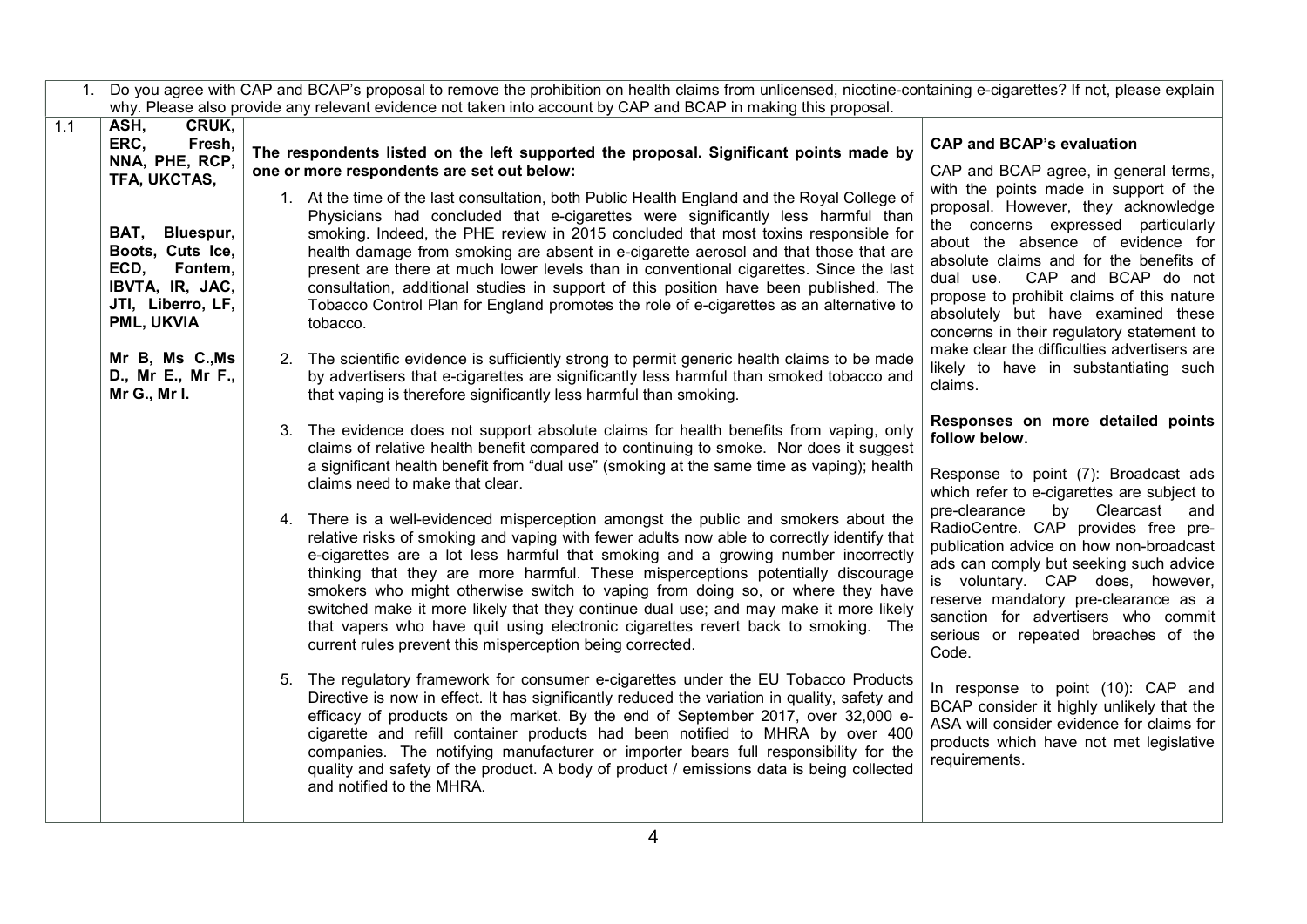|     |                      | 6. Product-specific claims will need to be substantiated by product-specific evidence in line<br>with the Advertising Guidance on Substantiation. Further guidance on the application of<br>this to the e-cigarette sector would be welcome.                                                                                                                                                                                                                                                                                                                                                                                                                                                                              |                                            |
|-----|----------------------|---------------------------------------------------------------------------------------------------------------------------------------------------------------------------------------------------------------------------------------------------------------------------------------------------------------------------------------------------------------------------------------------------------------------------------------------------------------------------------------------------------------------------------------------------------------------------------------------------------------------------------------------------------------------------------------------------------------------------|--------------------------------------------|
|     |                      | 7. Consider that all ads making health claims should be pre-vetted prior to publication by<br>the ASA, until best practice is established and well understood by the manufacturers<br>and importers.                                                                                                                                                                                                                                                                                                                                                                                                                                                                                                                      |                                            |
|     |                      | 8. NICE is currently consulting on its revised guidance on smoking cessation interventions<br>and services (PH1 and PH10), which includes a recommendation that healthcare<br>professionals should offer advice to smokers on their use of e-cigarettes.                                                                                                                                                                                                                                                                                                                                                                                                                                                                  |                                            |
|     |                      | 9. One of the arguments against permitting relative health claims to be made for e-<br>cigarettes is that medicinal licensing provides the appropriate channel for those who<br>wish to make health claims. To date, there is no licensed e-cigarette commercially<br>available in the U.K. There are significant boundaries to licensing e-cigarettes through<br>the MHRA and respondents not aware of any intent to remove these boundaries.<br>Therefore, requiring a medical licence for a product to communicate the relative harms<br>of e-cigarettes and tobacco is not a realistic avenue.                                                                                                                        |                                            |
|     |                      | 10. The MHRA periodically publishes a list of notified e-cigarette products with<br>corresponding European Community Identification Number numbers on its website<br>which have undertaken the rigorous testing. Strongly consider that only products which<br>have been published on the MHRA website which have undergone the rigorous testing<br>should be allowed to make any health claims. Companies which have chosen to ignore<br>legislation and not take their products through the TRPR notification process cannot<br>prove the safety of their ingredients, and therefore should remain unable to claim any<br>health benefits more broadly associated with the regulated side of the e-cigarette<br>market. |                                            |
|     |                      | 11. The prohibition should be removed to allow increased freedom in advertising. The<br>current restrictions imposed by the European Tobacco Products Directive hinder<br>manufacturers' ability to communicate even the most basic factual and scientific<br>information about their products to smokers, or indeed the differences between products<br>and devices.                                                                                                                                                                                                                                                                                                                                                     |                                            |
| 1.2 | ASH Scot, BMA,       | The respondents listed on the left opposed the removal of the prohibition on health                                                                                                                                                                                                                                                                                                                                                                                                                                                                                                                                                                                                                                       | CAP and BCAP note and take seriously       |
|     | FPH,<br>GRIT,        | claims. Key points made in support of this argument by one or more respondents:                                                                                                                                                                                                                                                                                                                                                                                                                                                                                                                                                                                                                                           | the objections to the proposal put         |
|     | <b>RCP</b><br>LSHTM, |                                                                                                                                                                                                                                                                                                                                                                                                                                                                                                                                                                                                                                                                                                                           | forward by respondents.                    |
|     | REHIS,<br>Ed.,       | 1. Current evidence suggests e-cigarettes are less harmful than tobacco cigarettes but                                                                                                                                                                                                                                                                                                                                                                                                                                                                                                                                                                                                                                    | However, they do not consider that these   |
|     | SCOTTS,<br>TSI,      | there is not undisputed evidence that they are completely harm-free. They have not                                                                                                                                                                                                                                                                                                                                                                                                                                                                                                                                                                                                                                        | concerns can justify a continued absolute  |
|     | UoG, UoS,            | been in use for long enough to understand whether there are any long-term health                                                                                                                                                                                                                                                                                                                                                                                                                                                                                                                                                                                                                                          | prohibition on health claims, particularly |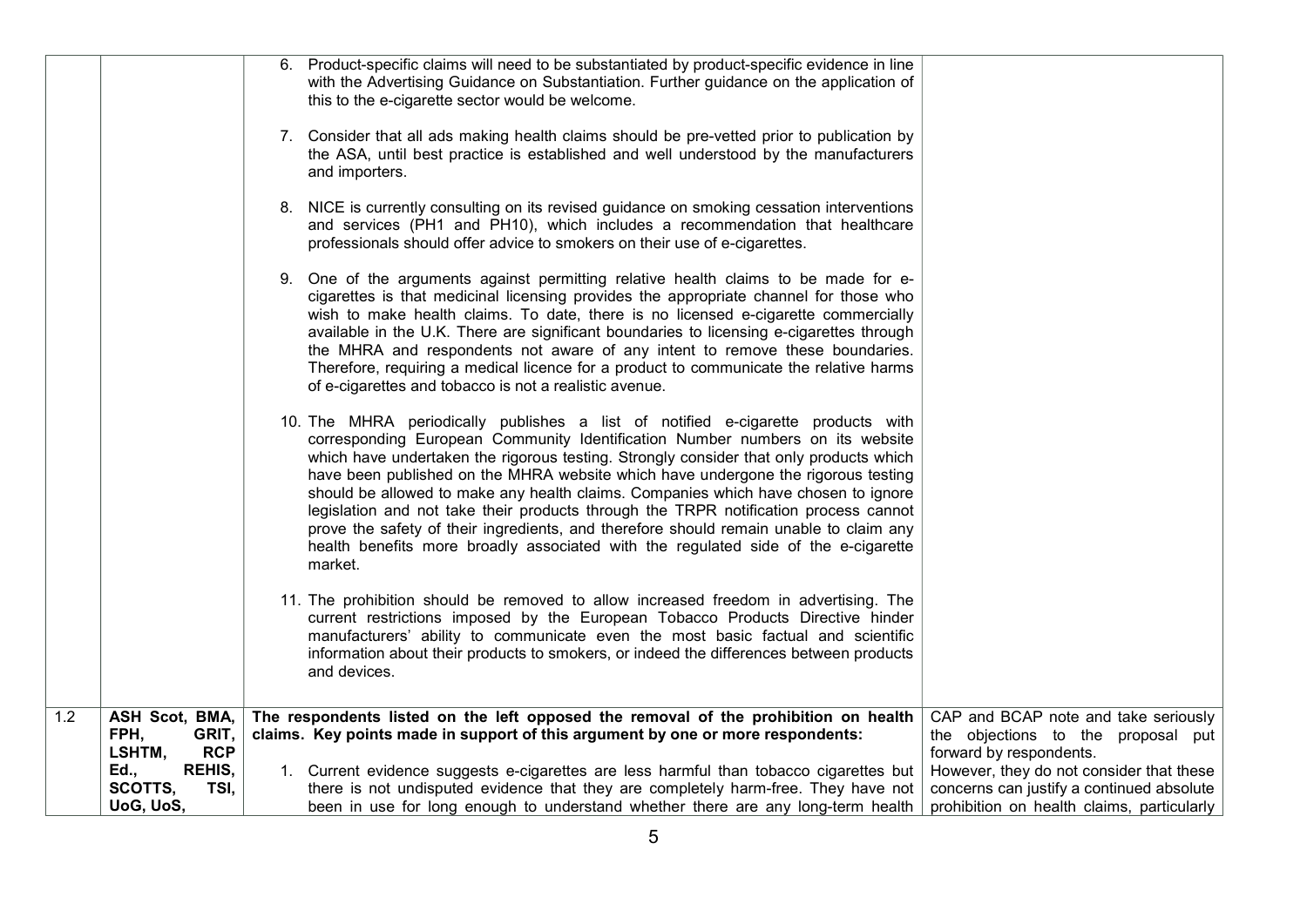| PAGB, GSK<br>Mr A., Dr J, | implications of repeated or prolonged use. They have no intrinsic health benefits and<br>there are real concerns that they will be proposed as a "healthy" option when in fact  <br>they are a "less harmful" option.<br>2. Removing this prohibition would permit an unacceptable degree of latitude for<br>commercial entities, including the tobacco industry. Commercial advertisers are not best<br>placed to carry health messages to the public.                                                                     | in the context of improved product<br>standards and the positive view taken by<br>many in public health of their benefits as<br>a stop smoking aid. Where marketers<br>make claims for products they will have<br>to meet strict standards of substantiation<br>and ensure their claims are not<br>misleading.           |
|---------------------------|-----------------------------------------------------------------------------------------------------------------------------------------------------------------------------------------------------------------------------------------------------------------------------------------------------------------------------------------------------------------------------------------------------------------------------------------------------------------------------------------------------------------------------|--------------------------------------------------------------------------------------------------------------------------------------------------------------------------------------------------------------------------------------------------------------------------------------------------------------------------|
|                           | 3. Dual use of e-cigarettes and smoked tobacco presents much of the same risk as<br>continuing to smoke, and has not been decisively demonstrated to lead to quitting<br>tobacco in the longer term. Advertising which could have the effect of causing smokers<br>only to reduce their smoking or supplement it with e-cigarette use, rather than quit<br>entirely, is unlikely to result in a net benefit for public health.                                                                                              | Response to point (4):<br>CAP and BCAP are not aware of the<br>availability of any medicinally licensed e-<br>cigarettes. Nor do they consider that the<br>availability<br>of<br>licensing<br>justifies                                                                                                                  |
|                           | 4. Medicinal licensing via the MHRA provides the appropriate route for marketers to make<br>health claims. The question arises as to whether evidence for specific products even<br>exists outside that context.                                                                                                                                                                                                                                                                                                            | prohibiting claims made for consumer<br>products which can be legitimately sold<br>and marketed outside of that licensing<br>regime.                                                                                                                                                                                     |
|                           | 5. Companies can already refer to evidence that using e-cigarettes without tobacco is less<br>harmful than using conventional cigarettes, as highlighted in the recently published<br>Scottish Consensus Statement on e-cigarettes.                                                                                                                                                                                                                                                                                         | Response to point (5):<br>Companies are currently prohibited from<br>making such references by the                                                                                                                                                                                                                       |
|                           | 6. NICE's smoking Harm Reduction guideline (PH45) states that only licensed nicotine-<br>containing products are explicitly considered to be safe on a long-term basis. The WHO<br>recommended, that if electronic nicotine-delivery systems are not deemed safe by a<br>competent national body, consumers should strongly be advised not to use these<br>products, including electronic cigarettes.                                                                                                                       | prohibition on health claims. CAP and<br>BCAP's removal of the prohibition will<br>allow them to do so.<br>Response to point (6):                                                                                                                                                                                        |
|                           | 7. General health claims about the relative risk compared to tobacco, for example the<br>claim that they are 95% safer than tobacco, may appeal to non-users of nicotine and<br>could encourage non-nicotine users and children to try these products. It must always<br>be made clear that e-cigarettes are a stop smoking aid or an aid to reduce smoking,<br>therefore a health claim about the relative risk compared to tobacco should not be made<br>without making clear that it is part of an anti-smoking message. | CAP and BCAP understand that NICE is<br>consulting on changes to this guidance<br>but, notwithstanding that, other public<br>health bodies (e.g. PHE) have already<br>promoted e-cigarettes as a smoking<br>cessation aid. The current PH45<br>guidance also suggests that stop<br>smoking services may advise that non- |
|                           | 8. Public Health England (PHE) and the Royal College of Physicians have publicly stated<br>that e-cigarettes are approximately 95% less harmful than smoking. However, this figure<br>is flawed and the study itself acknowledges numerous weaknesses in its own<br>methodology. This study also made clear that e-cigarettes are far from harm-free and<br>have numerous negative health effects.                                                                                                                          | licensed nicotine-containing products are<br>likely to be less harmful than cigarettes.<br>In CAP and BCAP's view, this division of<br>opinion<br>does<br>not<br>support the<br>maintenance of an absolute prohibition of<br>substantiated claims in advertising.                                                        |
|                           | 9. PHE and RCP authors still predict that e-cigarettes will likely cause serious adverse<br>effects when used long term, including, for example, incurable lung disease (COPD),                                                                                                                                                                                                                                                                                                                                             | Response to point (7):                                                                                                                                                                                                                                                                                                   |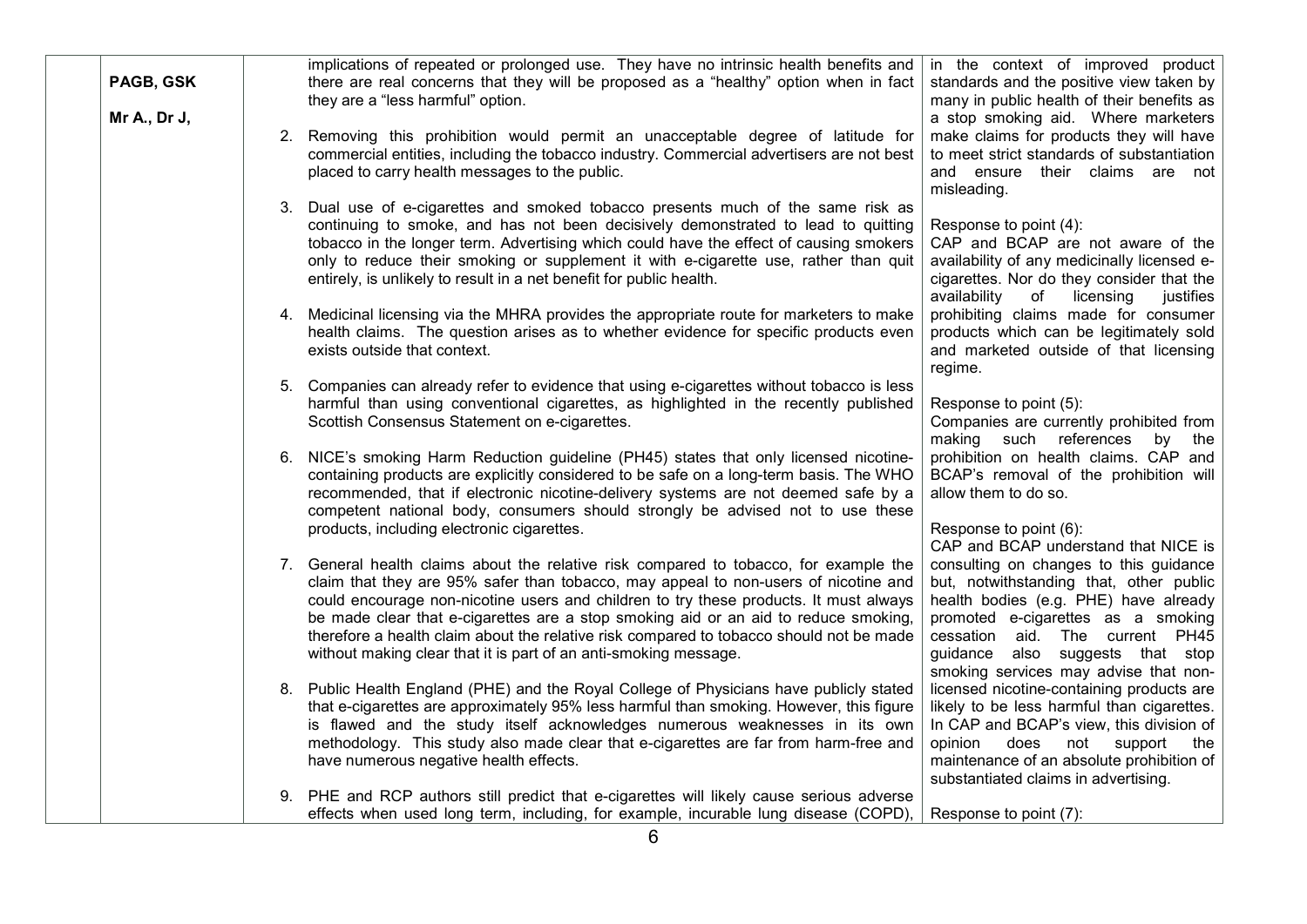|  | and often incurable lung disease (lung cancer). It is not currently possible to advise<br>users and potential users as to what the relative risks involved actually are. The public<br>are, therefore, currently unable to make an informed choice regarding the devices,<br>which necessitates the retention of the current prohibition on making health claims in E-<br>The commonly cited "estimate" of 95% safer is, firstly, not<br>cigarette adverts.<br>scientifically substantiated, and, secondly, misleading, as it does not specifically, and<br>explicitly, explain to the public what the RCP and PHE really believe the likely results of<br>long-term e-cigarette use are: these opinions are clearly significant to making an<br>informed choice.                         | CAP and BCAP consider that their strict<br>rules which require ads not to appeal<br>particularly to those under 18, not to<br>feature those under 25 in a prominent<br>role and not to be placed in children's<br>media apply adequate protection. These<br>rules will apply equally to those ads<br>which make health claims.            |
|--|-------------------------------------------------------------------------------------------------------------------------------------------------------------------------------------------------------------------------------------------------------------------------------------------------------------------------------------------------------------------------------------------------------------------------------------------------------------------------------------------------------------------------------------------------------------------------------------------------------------------------------------------------------------------------------------------------------------------------------------------------------------------------------------------|-------------------------------------------------------------------------------------------------------------------------------------------------------------------------------------------------------------------------------------------------------------------------------------------------------------------------------------------|
|  | 10. Any specific health claim currently regarding the safety of e-cigarettes relative to<br>conventional cigarettes cannot be scientifically substantiated, due to lack of relevant<br>data, and, therefore, lack of an appropriate and essential risk assessment. Utilising a<br>single figure to represent this differential, as PHE has done, is not scientifically credible.<br>It would be misleading to advertise E-Cigarettes without warning users, firstly, of the<br>likely serious health effects of long term use, as discussed above, and secondly, that<br>the evidence to substantiate the effectiveness of E-Cigarettes as an effective aid to<br>smoking cessation is currently absent: restricting adult consumers from receiving this<br>information is not justified. | Response to point (10):<br>CAP and BCAP do not take a view on<br>the methodology of the study conducted<br>by PHE. The question at issue is whether<br>the evidence of harm remains sufficient<br>to justify an outright ban.<br>Response to point (11):<br>CAP and BCAP agree that the TPD and<br>TRPR prohibit health claims on product |
|  | 11. As indicated, health claims are not permitted on product labelling under the Tobacco<br>Products Directive. The Tobacco and Related Products Regulations 2016 state that<br>nothing on the label must suggest that a: "particular electronic cigarette or refill<br>container— (I) is less harmful than other electronic cigarettes or refill containers, (ii) has<br>vitalising, energising, healing, rejuvenating, natural or organic properties, or (iii) has<br>other health or lifestyle benefits"                                                                                                                                                                                                                                                                               | packaging; however, this does not apply<br>to advertising. The Department of Health<br>has minimally transposed the TPD. CAP<br>and BCAP are not aware of evidence<br>that they need to reflect this prohibition<br>for advertising.                                                                                                      |
|  | 12. Respondents also question whether the permission of health claims would contradict<br>22.8 of the code 'Marketing communications must not encourage non-smokers or non-<br>nicotine-users to use e-cigarettes'.<br>13. Health claims of any kind are not allowed on any form of alcohol and are tightly<br>controlled in relation to food.                                                                                                                                                                                                                                                                                                                                                                                                                                            | Response to point (12):<br>CAP and BCAP do not consider that the<br>presence of a health claim is likely in and<br>of itself to encourage non-smokers or<br>non-nicotine users to use e-cigarettes.<br>Ads are currently, and will be continue to<br>be, prohibited from addressing those<br>groups explicitly by the rules mentioned.    |
|  | 14. What is included in the liquid used in e-cigarettes varies considerably. Ads are generally<br>generic in their claims of health giving properties and seldom directly related back to a<br>given liquid mix.                                                                                                                                                                                                                                                                                                                                                                                                                                                                                                                                                                          | Response to point (13):<br>Such claims are controlled by the<br>European Regulation for Nutrition and<br>Health Claims made on Food. That<br>legislation has no relevance to e-<br>cigarettes. Neither the European nor the<br>UK parliament has seen fit to control the<br>claims made for e-cigarettes in a similar                     |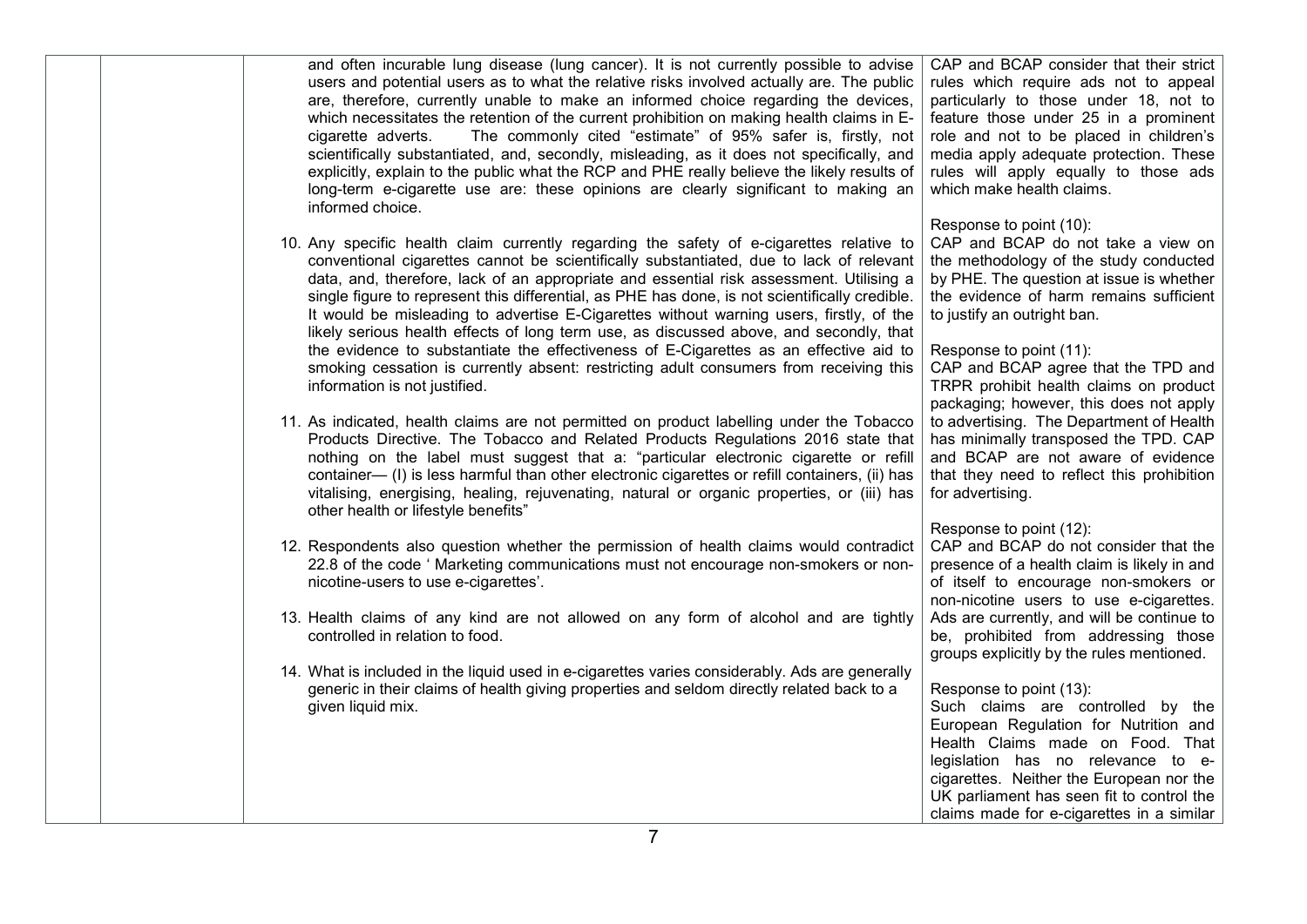|     |            |                                                                                                                                                                                                                                                                                                                                                                                                                                                                                                                                                                                                                                                                                                                                                                                                                                                                                                                                                                                                                                                                                                   | way. CAP and BCAP's decision is based<br>on the evidence base for the health<br>impacts of e-cigarettes and the existence<br>of legislation controlling other product<br>categories is not relevant to this decision.<br>Point (14):<br>Where marketers make health claims,<br>they will need to ensure that those claims<br>can be substantiated for their specific<br>product.                                                                                                                                                                                                                        |
|-----|------------|---------------------------------------------------------------------------------------------------------------------------------------------------------------------------------------------------------------------------------------------------------------------------------------------------------------------------------------------------------------------------------------------------------------------------------------------------------------------------------------------------------------------------------------------------------------------------------------------------------------------------------------------------------------------------------------------------------------------------------------------------------------------------------------------------------------------------------------------------------------------------------------------------------------------------------------------------------------------------------------------------------------------------------------------------------------------------------------------------|---------------------------------------------------------------------------------------------------------------------------------------------------------------------------------------------------------------------------------------------------------------------------------------------------------------------------------------------------------------------------------------------------------------------------------------------------------------------------------------------------------------------------------------------------------------------------------------------------------|
| 1.3 | J&J        | Do not object to the proposal in principle but concerned that the much-quoted "95% safer<br>1.<br>than cigarettes" claim for e-cigarettes in general, while very impactful, is not based on data<br>from controlled clinical studies.<br>The new rules relating to quality and safety of e-cigarette products and their notification<br>2.<br>have yet been shown to be effective; and overall, there is still divided opinion in the medical<br>and scientific community regarding the risk reduction associated with electronic cigarettes.<br>Allowing health claims could change the status of smoking cessation medicines in the eyes<br>3.<br>of the general public and specifically the quitting consumer. Concerned that a consequence<br>of this, over time, could be to reduce confidence in medicines.<br>Believes there should be safeguards to ensure that relaxation of this rule does not lead to<br>4.<br>unintended consequences, e.g. inappropriately unrestricted advertising by e-cigarette<br>manufacturers, which could in turn lead to adverse public health consequences. | Response to points (1) and (2):<br>CAP and BCAP do not take a view on<br>the methodology of the study conducted<br>by PHE, nor the efficacy of the wider<br>regulatory regime. The question at issue<br>is whether the evidence of harm remains<br>sufficient to justify an outright ban. In<br>CAP and BCAP's view, it does not.<br>Response to point (3):<br>Smoking cessation claims<br>will be<br>governed by the medicines licensing<br>regime.<br>Response to point (4):<br>CAP and BCAP have clarified in their<br>regulatory statement the types of claims<br>that are likely to be acceptable. |
| 1.4 | <b>FPH</b> | Concerned that the proposal to amend the wording of these regulations originated as a request<br>from the tobacco industry. Also very concerned that amending the regulations in response to a<br>tobacco industry request breaches Article 5.3 of the World Health Organisation Framework<br>Convention on Tobacco Control (WHO FCTC), which the UK government has both signed and<br>ratified. Parties to the WHO FCTC have pledged to resist tobacco industry interference.                                                                                                                                                                                                                                                                                                                                                                                                                                                                                                                                                                                                                    | The tobacco industry has provided<br>legitimate responses to this, and the<br>previous, consultation. Those responses<br>have been considered, evaluated and<br>published in the same way as all others,<br>in line with CAP and BCAP's standard<br>consultation processes.                                                                                                                                                                                                                                                                                                                             |
| 1.5 | Welsh Gov  | Concerned that allowing claims about the health benefits of unlicensed nicotine-containing e-<br>cigarettes relative to tobacco in promotional material has the potential to attract experimentation<br>among children and non-smokers.                                                                                                                                                                                                                                                                                                                                                                                                                                                                                                                                                                                                                                                                                                                                                                                                                                                           | CAP and BCAP consider that their strict<br>rules which require ads not to appeal<br>particularly to those under 18, not to<br>feature those under 25 in a prominent                                                                                                                                                                                                                                                                                                                                                                                                                                     |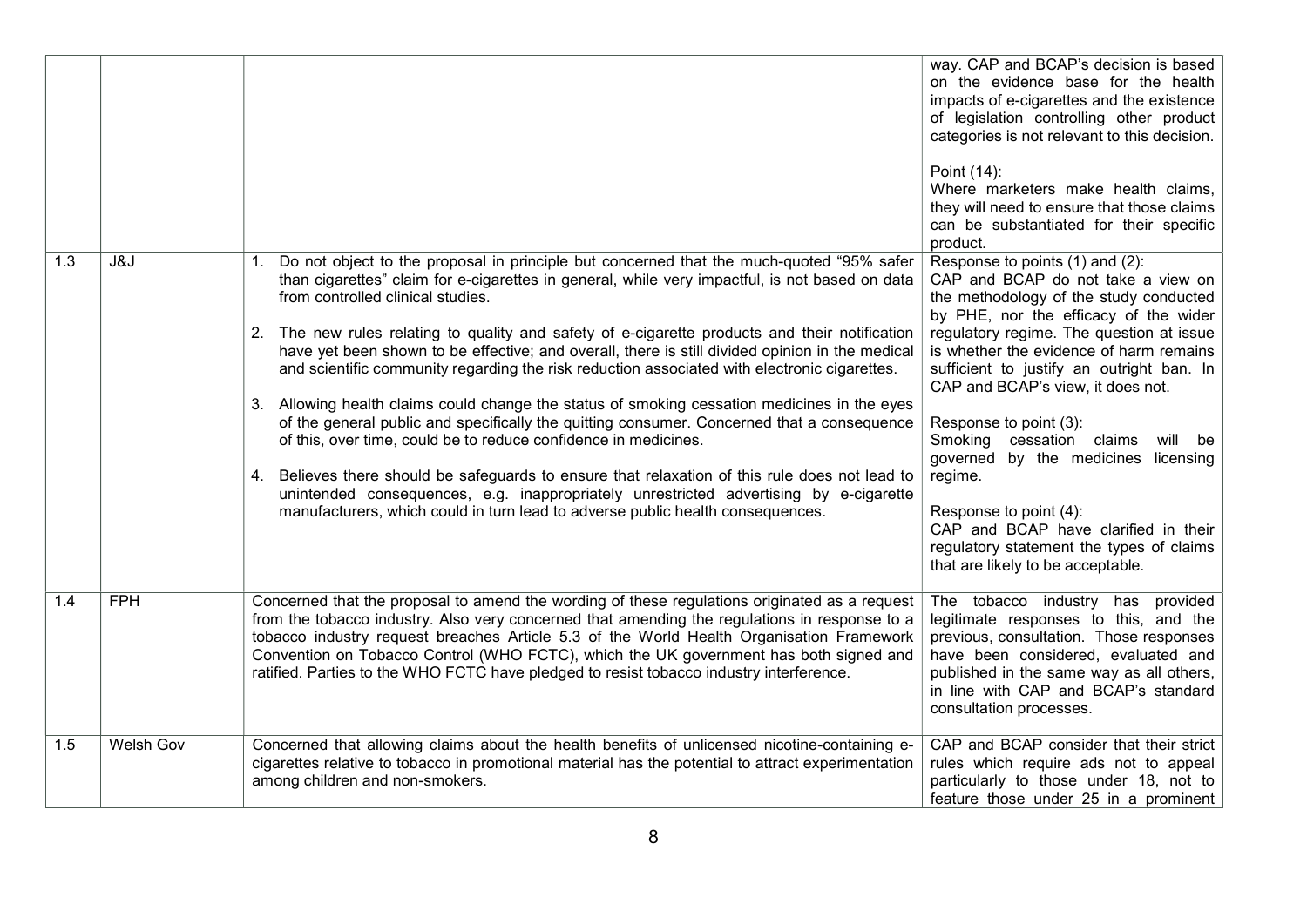| 1.6                    | Ms H.<br>$***$                                                                                                                                                                                                                               | Supports the proposal specifically only if ads are required to supplement comparisons with<br>cigarettes with information about the benefits of not using e-cigarettes or tobacco at all.                                                                                                                                                                                                                                                                                                                                                                                                                                                        | role and not to be placed in children's<br>media apply adequate protection. These<br>rules will apply equally to those ads<br>which make health claims.<br>CAP and BCAP do not intend to limit the<br>types of claims which marketers can<br>make; however, marketers will have to<br>hold substantiation for the claims which<br>they make.                                                                                                                                                                                                                                                                                                                                                                                                                                                                                                                                      |
|------------------------|----------------------------------------------------------------------------------------------------------------------------------------------------------------------------------------------------------------------------------------------|--------------------------------------------------------------------------------------------------------------------------------------------------------------------------------------------------------------------------------------------------------------------------------------------------------------------------------------------------------------------------------------------------------------------------------------------------------------------------------------------------------------------------------------------------------------------------------------------------------------------------------------------------|-----------------------------------------------------------------------------------------------------------------------------------------------------------------------------------------------------------------------------------------------------------------------------------------------------------------------------------------------------------------------------------------------------------------------------------------------------------------------------------------------------------------------------------------------------------------------------------------------------------------------------------------------------------------------------------------------------------------------------------------------------------------------------------------------------------------------------------------------------------------------------------|
| 2.<br>$\overline{2.1}$ | ASH,<br>CRUK,<br>ERC, PHE, RCP,<br><b>UKCTAS</b><br>BAT,<br>Bluespur,<br>Boots, Cuts Ice,<br>ECD,<br>Fontem,<br>IBVTA, IR, JAC,<br>JTI, LF, Liberro,<br>PAGB,<br>PML,<br>SCOTTS, UKVIA<br>Dr J., Mr B., Ms<br>C., Mr E., Mr I.,<br>NNA, TFA, | Do you agree with CAP and BCAP's proposed changes to the wording of the rules, as set out above? If not please explain why.<br>The respondents listed on the left supported the proposed wording.<br>The following responded made specific points:<br>1. BAT considered that the reference to "medicinal claims" required clarification within the<br>rule.<br>2. ECD requested clarification as to whether advertisements could refer to claims made by<br>PHE and the RCP about, for example, e-cigarettes being 95% safer than tobacco.<br>3. Many respondents requested further guidance on how the revised rule should be<br>complied with. | 1. CAP and BCAP do not consider that<br>the definition of medicinal claim requires<br>repetition in the rule. The definition is<br>provided in the relevant sections of the<br>Codes which address the advertising of<br>medicines.<br>2. Where advertisers repeat claims<br>made by third parties about the benefits<br>of e-cigarettes generally, including the<br>95% claim made by PHE, it is very likely<br>that the ASA will consider this to be an<br>implied claim for the advertised product<br>and require the advertiser to hold<br>evidence to substantiate it.<br>3. The revised rule only removes a<br>prohibition. Marketers will be subject to<br>the same evidential standards as other<br>categories of product / service making<br>health claims. CAP and BCAP already<br>provide Advertising Guidance on how<br>marketers should substantiate such<br>claims. |
| 2.2                    | ASH Scot, ASH<br>Wales, FPH, Grit,<br>Mr G., RCP Ed.,<br>TSI,<br>REHIS,                                                                                                                                                                      | The respondents listed on the left opposed the proposed change to the wording of the rule,<br>many citing their reasons given in response to Question 1. Many of these respondents<br>considered that ads should be able to carry a comparative claim about risk compared to<br>tobacco.                                                                                                                                                                                                                                                                                                                                                         | Please see CAP and BCAP's evaluation<br>of question 1.                                                                                                                                                                                                                                                                                                                                                                                                                                                                                                                                                                                                                                                                                                                                                                                                                            |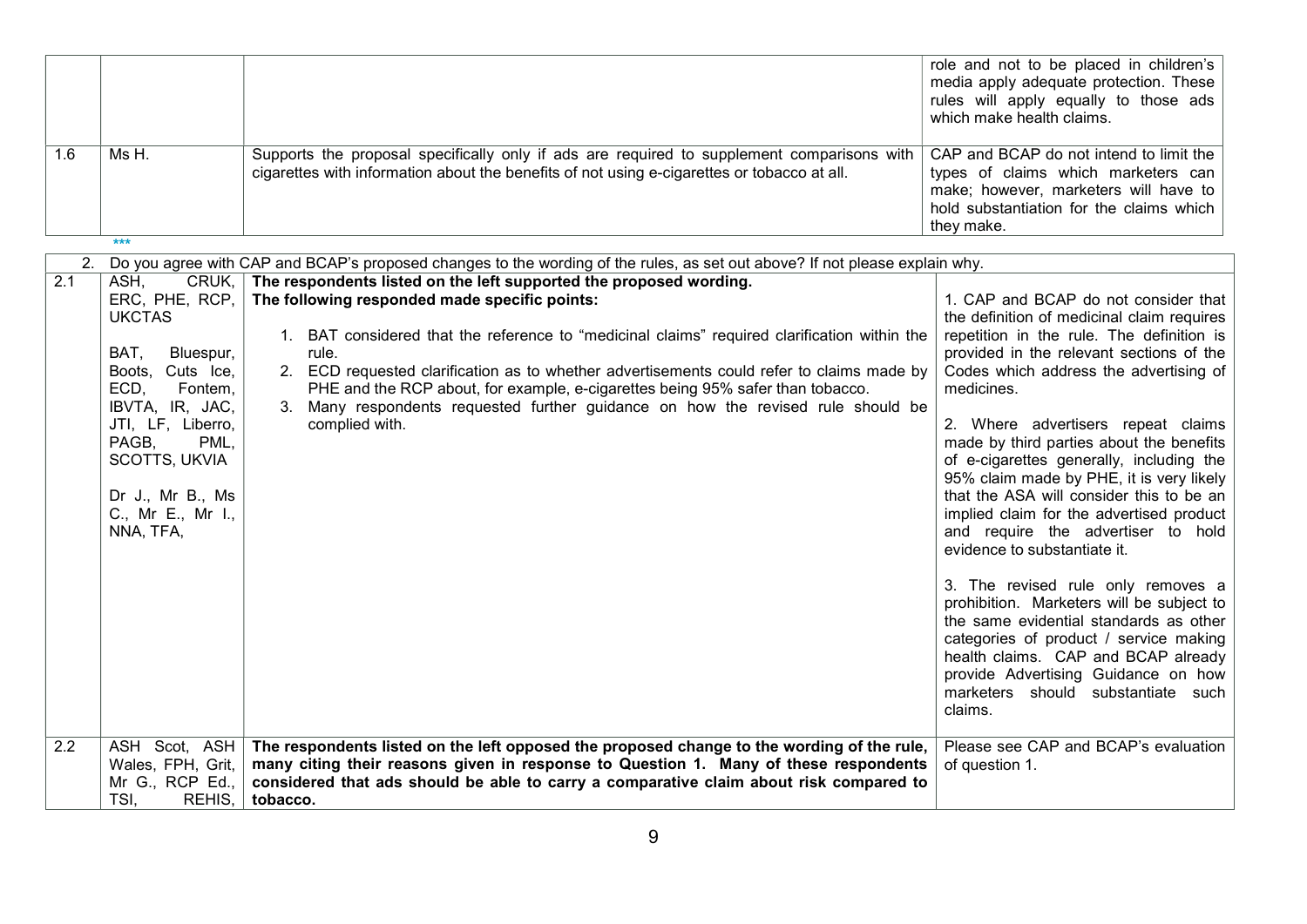| UOG, UOS   |                                                                                            |                                                                                                                                                                                       |
|------------|--------------------------------------------------------------------------------------------|---------------------------------------------------------------------------------------------------------------------------------------------------------------------------------------|
| <b>GSK</b> | Considers that claims should only be made as part of a clear quit-smoking message.         | Please see CAP and BCAP's evaluation                                                                                                                                                  |
|            |                                                                                            | of question 1.                                                                                                                                                                        |
| J&J        | Rules should be amended to make clear that only substantiated health claims are permitted. | CAP and BCAP consider that the rules<br>in the sections of their Codes which deal<br>Advertising<br>Misleading<br>with<br>and<br>medicinal and health claims already<br>achieve this. |

|     | 3. Do you agree with CAP's proposal to add qualifying text to the introductory text of the e-cigarette section of its Code as set out above? If not please explain why. |    |                                                                                                                                                                                                                                                                                                                                                                                                                                                       |                                                                                                                                                              |  |
|-----|-------------------------------------------------------------------------------------------------------------------------------------------------------------------------|----|-------------------------------------------------------------------------------------------------------------------------------------------------------------------------------------------------------------------------------------------------------------------------------------------------------------------------------------------------------------------------------------------------------------------------------------------------------|--------------------------------------------------------------------------------------------------------------------------------------------------------------|--|
| 3.1 | ASH, ASH Scot,<br>ASH Wales, BMA.                                                                                                                                       |    | The respondents listed on the left objected to the proposal. Significant points made:                                                                                                                                                                                                                                                                                                                                                                 | In this consultation question CAP asked<br>whether the content rules which govern                                                                            |  |
|     | CRUK,<br>Fresh,<br>GRIT, GSK, J&J,<br>Mr A., PAGB, RCP<br>Ed., UOG, UoS                                                                                                 |    | 1. Do not believe that commercial organisations should run public health campaigns on<br>smoking cessation and prevention. Particularly concerned about such campaigns run by<br>tobacco companies or tobacco industry linked or funded organisations, for example trade<br>bodies or other third parties. The tobacco industry has a track record of running public<br>education campaigns, for example on youth smoking prevention, which have been | e-cigarette ads should always apply to<br>public health messages which refer to e-<br>cigarettes but which do not refer to a<br>particular product or brand. |  |
|     |                                                                                                                                                                         |    | ineffective in reducing smoking prevalence and the industry and its front groups should<br>not be trusted to run such campaigns.                                                                                                                                                                                                                                                                                                                      | Responses however generally focussed<br>on whether public health campaigns                                                                                   |  |
|     |                                                                                                                                                                         |    | 2. No public health campaigns or information on smoking cessation should be used to<br>support a specific brand or product.                                                                                                                                                                                                                                                                                                                           | should be permitted at all, particularly if<br>they were originated by a commercial<br>entity.                                                               |  |
|     |                                                                                                                                                                         | 3. | Organisations with a commercial and vested interest should be able to promote public<br>health messaging about quitting smoking but only by linking to campaigns from<br>independent and reputable health bodies, for example the Stoptober campaign run by<br>Public Health England, not by running such campaigns themselves.                                                                                                                       | CAP has explored these concerns and<br>their ramifications in its regulatory<br>statement, published separately.                                             |  |
|     |                                                                                                                                                                         |    | 4. Branding of any such public health campaigns should not appear in association with that<br>for a specific brand or product. Where the logo of a campaign on electronic media, for<br>example on a web site landing page or app is included, it should link to material<br>exclusively to that campaign and not to promotions of any product or brand.                                                                                              | Readers should refer to the evaluation of<br>Question 1 above in relation to these<br>points.                                                                |  |
|     |                                                                                                                                                                         |    | 5. Section 22 of the CAP code should apply to public health advertisements with the                                                                                                                                                                                                                                                                                                                                                                   | In relation to point (6):<br>CAP notes the legal opinion provided.                                                                                           |  |
|     |                                                                                                                                                                         |    | exception only of 22.6 (prohibiting use of health professionals) and 22.12 (limiting type of<br>media which can be used), specifically with respect to public health campaigns run by<br>reputable public health bodies,.                                                                                                                                                                                                                             | While not relevant to the specific<br>consultation question at issue it poses<br>broader questions about CAP and<br>BCAP's regulation<br>of public health    |  |
|     |                                                                                                                                                                         | 6. | Involving the tobacco industry in public health messaging, even incidentally, could be<br>viewed as a breach of the UK's responsibilities under Article 5.3 of the Framework<br>Convention on Tobacco Control (FCTC). [Cancer Research provided a legal opinion                                                                                                                                                                                       | advertisements.                                                                                                                                              |  |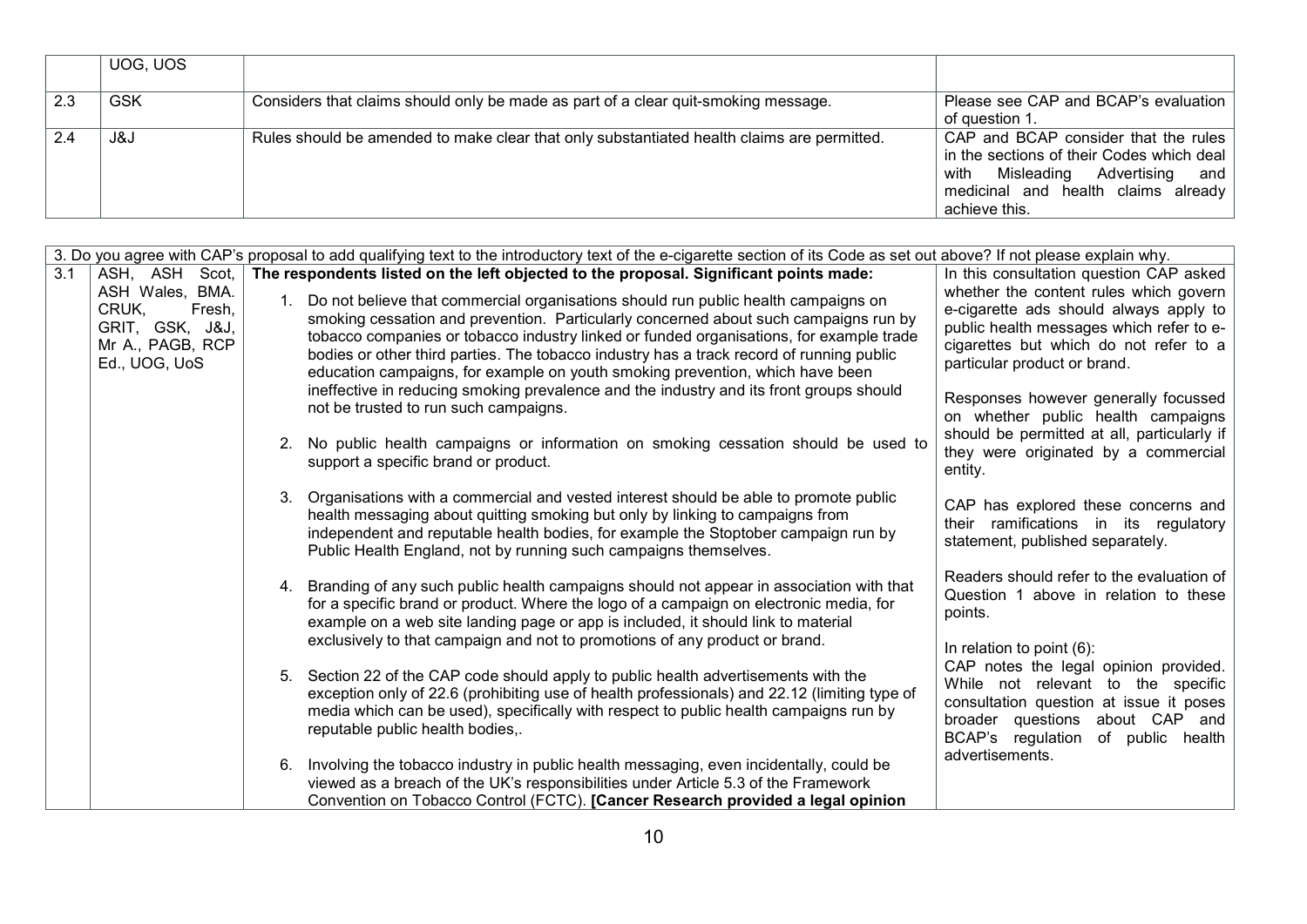#### about the effect of the FCTC]

- 7. Question whether organisations that are not recognised public health institutions necessarily have the expertise to provide unbiased, evidence-led and non-misleading health messages to the public.
- 8. The evidence so far shows e-cigarettes are far safer than smoking and can help smokers to stop. However, they are not completely safe in their own right and should not be promoted to people, particularly youth, who do not smoke. Public health campaigns should not be used to market e-cigarettes as 'cool', 'desirable', or 'an aspirational part of your life'. They should be treated as a smoking cessation tool only. Consider that public health campaigns should be pre-vetted by CAP/BCAP before they can be published.
- 9. Consider that the inclusion of e-cigarettes in public education campaigns, such as Stoptober, could confer a "halo effect" on these products, suggesting they have equivalent evidence of effectiveness as licensed smoking cessation medicines. As outlined earlier in this response, the impact of long-term use of e-cigarettes is not known, and although there is evidence to suggest they are safer than tobacco cigarettes, there is not evidence to suggest they are without harm entirely.
- 10. Tobacco companies and e-cigarette companies are heavily interrelated, and any opportunities for them to run advertising and marketing campaigns and messaging about public health therefore should be avoided as likely to be counter-productive to the aims of public health. Article 5.3 of the Framework Convention on Tobacco Control has been an important landmark in protecting public health and this proposed change could breach its effectiveness. This should be avoided.
- 11. The proposal would allow medicinal (quitting support) claims across the whole category of e-cigarette products, despite not one of those products on the market having reached the standards required for being licensed for smoking cessation by the MHRA. Should this proposal be accepted, public health advertisements could make category-wide claims on the health benefits of e-cigarette use, for which individually no company has sufficient substantiation. This may include their medicinal use to quit - as is currently the case for the 2017 Stoptober promotion. We can see no justification for having differing requirements for levels of evidence for different stakeholders.
- 12. Acknowledge that there are now greater product and safety controls due to TPD requirements but do not consider that these measures have yet been shown to be effective.
- 13. This could open to door for tobacco firms or groups of firms to promote e-cigarettes generally for health reasons. We do not think this is at all desirable or in the public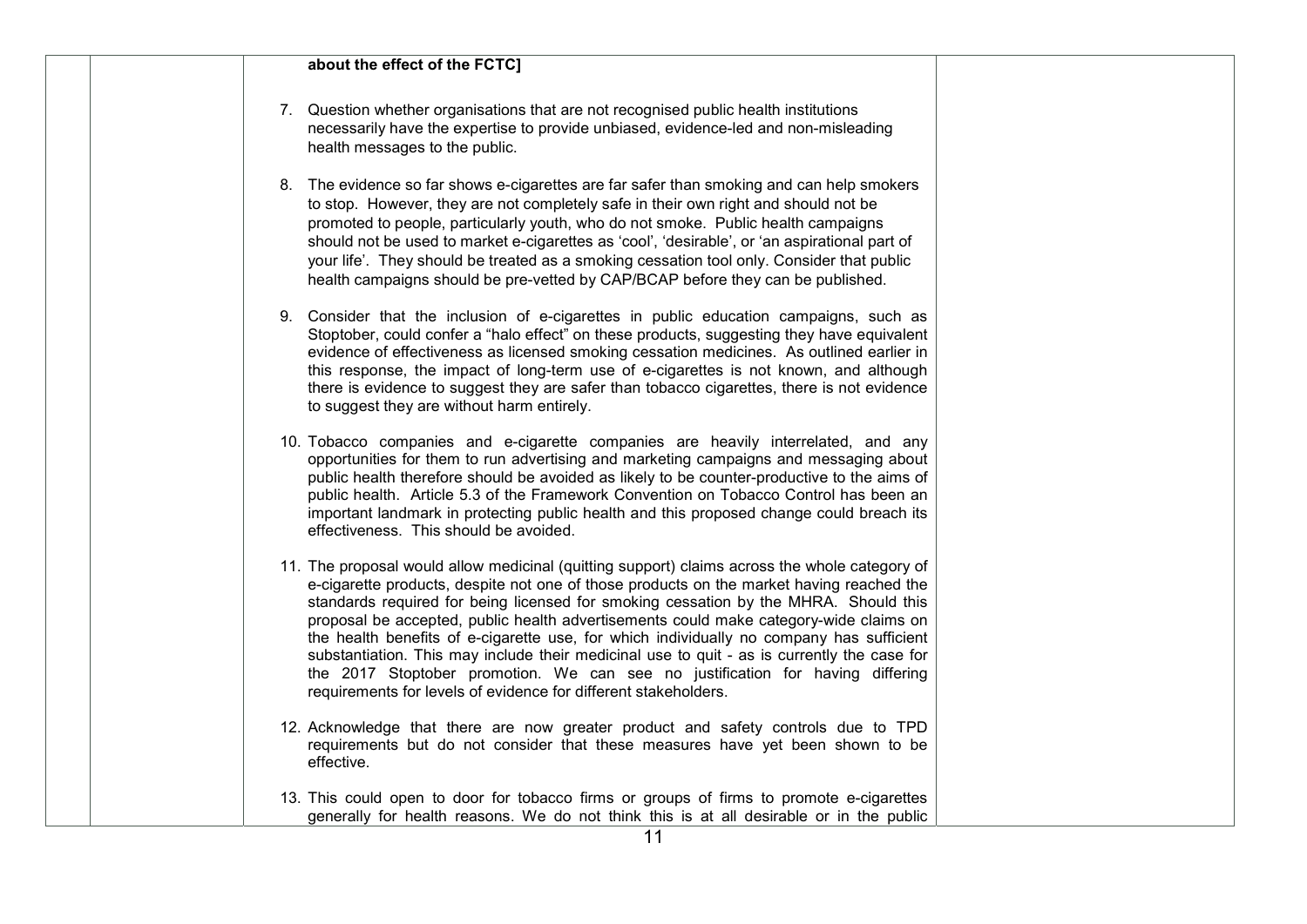|                  |                                                                                                                                                                                                                                                                  | interest, and we believe that the removal of these restrictions should be limited to public<br>health campaigns undertaken by public health stakeholders who have no direct<br>commercial interest in the e-cigarette category and not those who are acting on behalf of<br>or funded by commercially interested parties.<br>14. NICE in its present draft guidance states regarding e-cigarettes, "there is currently little<br>evidence on the long-term benefits or harms of these products". Should there be long-<br>term issues that come to light it would be important to understand where the liabilities<br>might sit for those who may have delivered public health programmes using<br>health/medicinal claims, but are not the manufacturers.  We would encourage<br>consideration of where liabilities will lie, i.e. those delivering a public health campaign<br>versus those who manufacture or market the products.                                                                                                                                                                                                                                                                                                                                                                                                                                                                                                                                                                                                                                                                                                                                                                                                                                                                                                                                                                                                                                        |                                                        |
|------------------|------------------------------------------------------------------------------------------------------------------------------------------------------------------------------------------------------------------------------------------------------------------|------------------------------------------------------------------------------------------------------------------------------------------------------------------------------------------------------------------------------------------------------------------------------------------------------------------------------------------------------------------------------------------------------------------------------------------------------------------------------------------------------------------------------------------------------------------------------------------------------------------------------------------------------------------------------------------------------------------------------------------------------------------------------------------------------------------------------------------------------------------------------------------------------------------------------------------------------------------------------------------------------------------------------------------------------------------------------------------------------------------------------------------------------------------------------------------------------------------------------------------------------------------------------------------------------------------------------------------------------------------------------------------------------------------------------------------------------------------------------------------------------------------------------------------------------------------------------------------------------------------------------------------------------------------------------------------------------------------------------------------------------------------------------------------------------------------------------------------------------------------------------------------------------------------------------------------------------------------------------|--------------------------------------------------------|
| $\overline{3.2}$ | BAT,<br>Bluespur,<br>Boots, Cuts Ice, Dr<br>J., ECD, ERC,<br>Fontem, IR, JAC,<br>JTI, Liberro, LF,<br>LSHTM, REHIS, Mr<br>I., NNA, PML, PHE,<br>RCP,<br>SCOTTS,<br>TSI,<br>TFA,<br>UKCTAS, UKVIA,<br>Welsh Gov<br>Mr B., Ms C., Ms<br>D., Mr E., Mr F., Mr<br>G. | The respondents listed on the left supported the proposed additional text. Significant<br>points made by one or more respondents are as follows:<br>1. It would be incongruous if government, state agencies, charities and other not-for-profit<br>groups could not undertake public health campaigns in support of e-cigarettes. Indeed, as<br>both the UK Government has endorsed the use of e-cigarettes as part of their tobacco<br>control strategy, and recently NHS Scotland has stated its support of e-cigarettes as an<br>alternative to smoking there is a need for these organisations to share these views widely<br>among adult consumers.<br>2. It is important that appropriate provisions are put in place to ensure there is a clear<br>delineation between public health campaigns and brand marketing campaigns. On that<br>basis we would add a provision that confirms that brand/marketing campaigns are subject<br>to existing ASA rules.<br>3. Agree. Consider that CAP and BCAP are right to make clear their intention not to prohibit<br>brand and product-neutral public health campaigns from including e-cigarettes as an<br>option for existing smokers.<br>4. E-cigarettes have a significant role to play in encouraging smokers to give up smoking<br>and it is crucial that public health authorities, charities, the industry and non-governmental<br>organisations are able to advertise vaping as a less harmful alternative to cigarettes.<br>5. According to the latest figures provided by the anti-smoking charity ASH, there are at least<br>2.9 million vapers in the UK, of whom 1.5 million have stopped smoking completely.<br>There are however, still roughly nine million smokers in the UK. In IBVTA's view, smoking<br>is a personal choice and no one should be forced to stop. At the same time, smokers<br>should be given access to accurate information about significantly less harmful alternative<br>products. | Please see evaluation provided at point<br>3.1, above. |